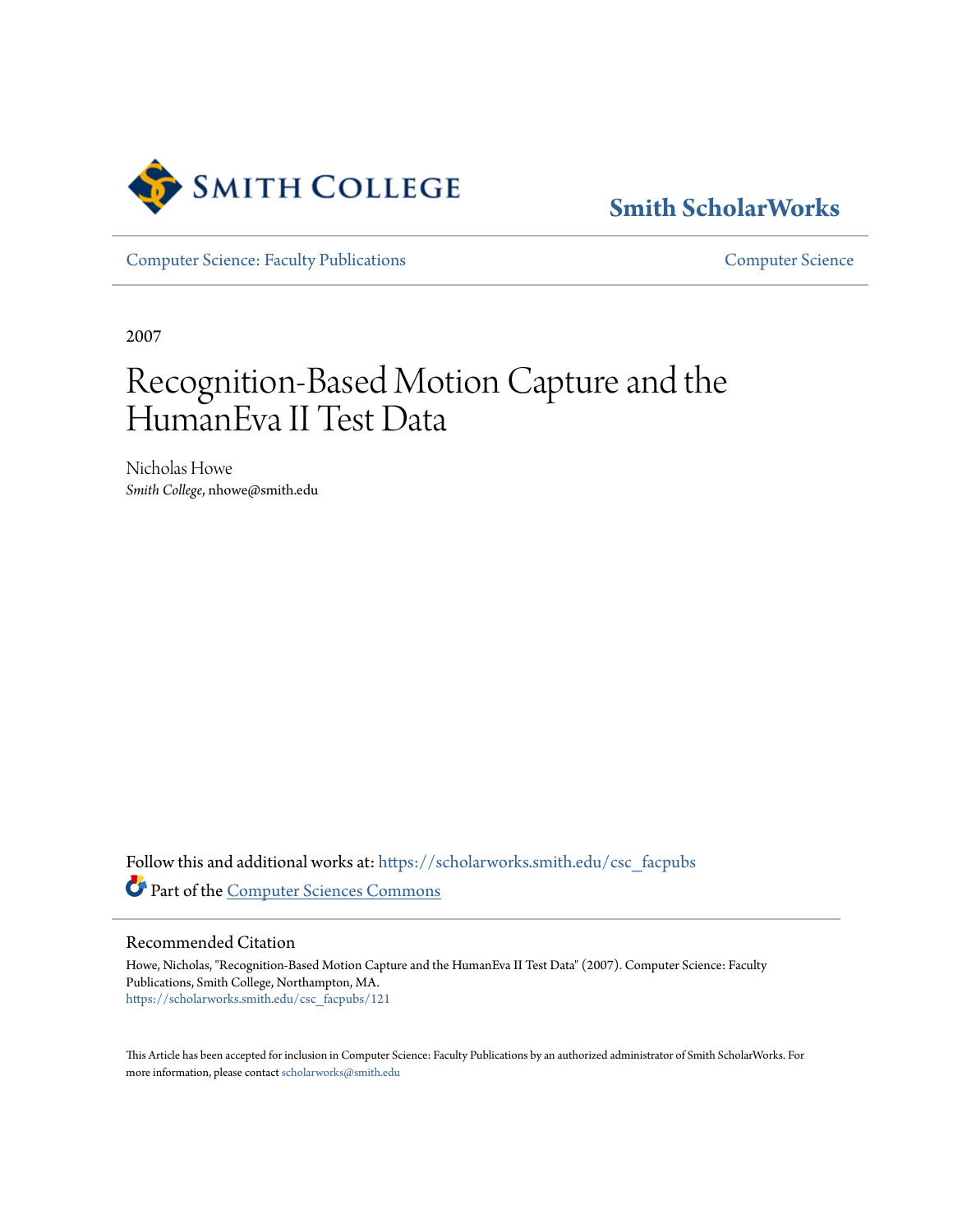# <span id="page-1-1"></span>Recognition-Based Motion Capture and the HumanEva II Test Data

Nicholas R. Howe Smith College Northampton, Massachusetts nhowe@cs.smith.edu

Abstract

*Quantitative comparison of algorithms for human motion capture have been hindered by the lack of standard benchmarks. The development of the HumanEva I & II test sets provides an opportunity to assess the state of the art by evaluating existing methods on the new standardized test videos. This paper presents a comprehensive evaluation of a monocular recognition-based pose recovery algorithm on the HumanEva II clips. The results show that the method achieves a mean relative error of around 10-12 cm per joint.*

### 1. Introduction

A number of papers have proposed or tested human pose recovery systems based on *recognition* of known poses [\[15,](#page-8-0) [6,](#page-7-0) [19,](#page-8-1) [16\]](#page-8-2). Others have focused on techniques for pose regression [\[1,](#page-7-1) [2,](#page-7-2) [18\]](#page-8-3). More recent efforts have developed combinatorial methods for inferring the presence and pose of human figures based upon configurations of features like parallel edges, detected faces, etc. [\[20,](#page-8-4) [17,](#page-8-5) [13\]](#page-8-6). The newer combinatorial approaches may impose differing (and perhaps less restrictive) conditions on pose recovery. Nevertheless, advances in other areas may render seeming restrictions moot, and a full understanding of the state of the art requires quantitative comparisons. The HumanEva data provide a common basis by which the performance of all algorithms may be compared, and this paper will therefore present results for one recognition-based family of pose recovery algorithms.

This paper does not attempt to survey the full state of the art in human pose recovery, as others have done so already [\[14,](#page-8-7) [4\]](#page-7-3). It does not even encompass the growing sub-set of recognition-based motion capture algorithms [\[19,](#page-8-1) [16\]](#page-8-2). Rather it seeks to provide a comprehensive data point for a single method, as described in Section [2.](#page-1-0)

The system tested here is based upon earlier work by Howe [\[6,](#page-7-0) [7,](#page-7-4) [9\]](#page-7-5), and makes the following set of assumptions. Like many methods of its ilk, it relies on accurate segmentation of the moving subjects from the background to yield silhouettes. This typically requires that the camera and background both remain static, although some work has developed methods that can segment people automatically when these assumptions are relaxed [\[22,](#page-8-8) [5\]](#page-7-6). Second, it requires offline access to a body of motion-captured training data containing examples of the sorts of movements and poses to be recovered. The system can recover arbitrary novel sequences of movements, so long as they do not include poses that stray too far from poses in the training set.

Under the two assumptions listed above, the system initializes itself without human assistance. It recovers an approximation of the subject's pose and motion without use of detailed camera calibration parameters or specific knowledge of the subject's measurements. Of course, such information where available can improve the accuracy of recovered poses and provide absolute spatial localization. (Note that the results presented in this paper do not actually rely upon camera calibration or subject size information for pose recovery, even where the HumanEva distribution includes those data.)

# <span id="page-1-0"></span>2. Algorithm

The general structure of a recognition-based pose tracker may be summarized as follows. First, the video input undergoes preprocessing to extract some useful set of features from each image frame. These features become the keys used to retrieve known poses from a library compiled from the training data. Because the library will typically not contain an exact match to the observed pose, and because the extracted features may not clearly differentiate the true pose from other poses with similar feature values, a collection of candidate poses should be retrieved for each frame [\[6\]](#page-7-0). This guards against situations where the correct pose may not be the top-ranked hit using the chosen feature set. Once the pool of candidate poses has been identified for each frame, the collection of observations forms a temporal Markov chain with a finite number of possible states, and forward-backward dynamic programming (sometimes called the Viterbi algorithm) can find the se-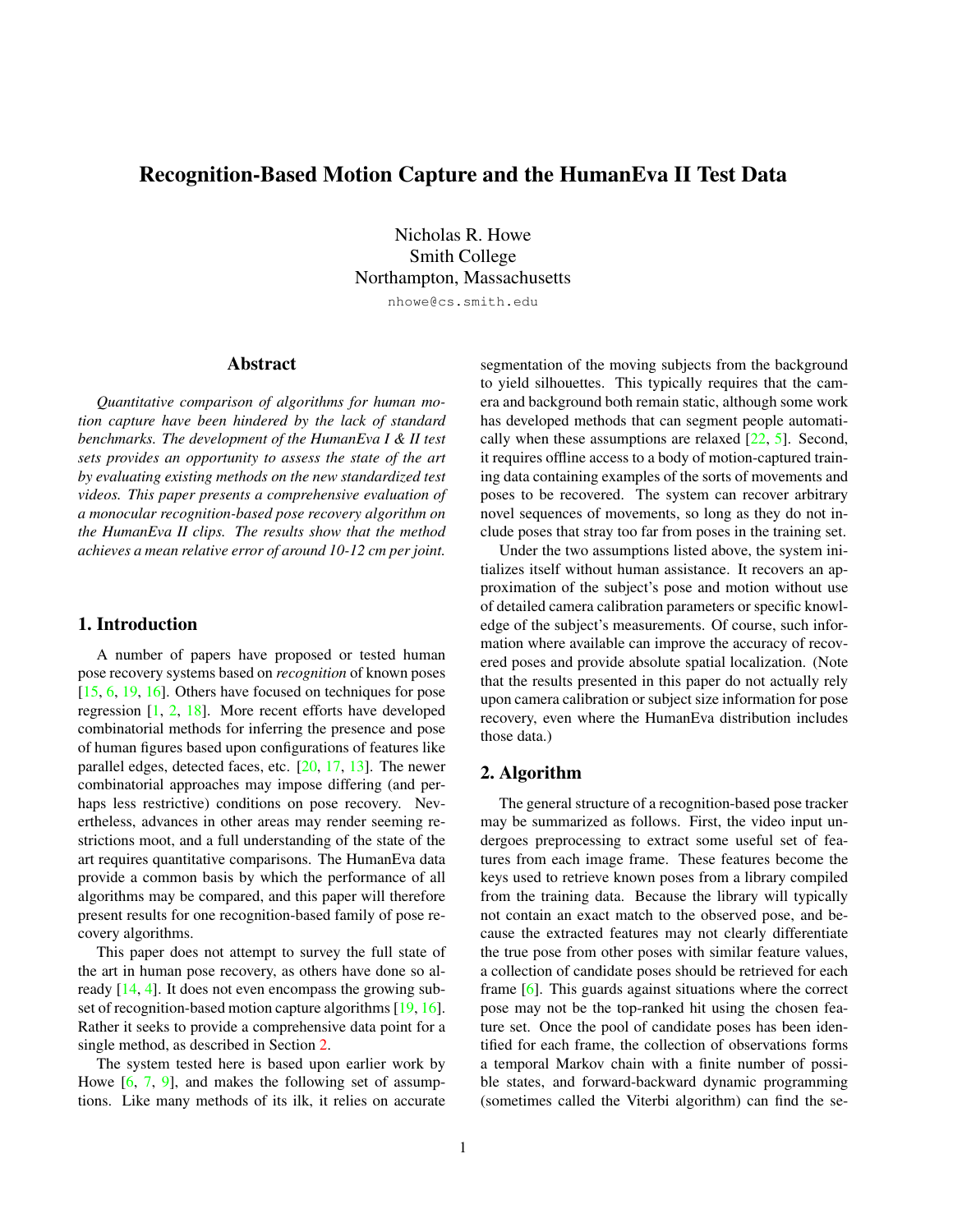<span id="page-2-1"></span>quence of poses that minimizes an objective function. Typically, the objective function chosen will have both "smoothness" and "data" terms, to discourage solutions that change pose sharply between adjacent frames or do not closely match the observations. The remainder of this section describes each of these steps in further detail.

# 2.1. Feature Extraction

The method evaluated here uses two sorts of features: foreground silhouettes recovered via background subtraction, and optical flow in the foreground area obtained via Krause's algorithm [\[12\]](#page-8-9). These are complementary, the one giving precise information about the position of body parts visible in silhouette, the other giving information about movements inside the silhouette, yet less affected by clothing choices than the internal edges.

Krause's optical flow algorithm runs quickly but gives less accurate results than more recent, computationintensive methods. Masking the flow by the foreground silhouette mitigates flow errors measured in the background due to noise. The flow in the foreground area is ultimately converted to ten simple low-degree moments in each flow component, as described in prior work [\[7\]](#page-7-4). Use of rotationvariant moments here reflects the expectation that the orientation of the subjects to be tracked will match that of the training data. This assumption applies to most video produced for human consumption, where the vertical world axis nearly always coincides with the vertical axis in the image plane. It may require reevaluation in other contexts, such as security camera video feeds, which will therefore require different sorts of training. All of the HumanEva videos use a standard vertical orientation.

The foreground segmentation used here does not employ any assumptions specific to the pose estimation task. Recent work has shown that performing segmentation and pose recovery simultaneously may improve the segmentation in difficult cases [\[11\]](#page-8-10), but the staged approach used here suffices for good segmentation on the HumanEva data. The foreground segmentation employs background models trained on each pixel, building a model for each color plane in HSV space. For the HumanEva data, a single robust Gaussian per plane suffices, computed on the first 300 frames of each test clip using the trim mean and variance on the middle  $20\%$  of the data.<sup>[1](#page-2-0)</sup> This procedure assumes that the background remains static and that the subject does not obscure any pixel in more than 40% of the frames, which is true on the HumanEva II clips and the single HumanEva

I clip with results reported here. Clips not meeting these standards would require alternate model-building methods. Note that none of the results here use the background models supplied with the HumanEva data sets, as they contain subtle dissimilarities to the test clips that impair background subtraction quality.

For each frame, the ordinary scaled deviation from the model is simply the deviation from the mean, divided by the standard deviation. Experimentally, it turns out that each of the three HSV color planes requires slightly different treatment for best results. Hue can be noisy at low saturation. Saturation exhibits lower signal-to-noise than the other two planes. Value is generally quite accurate, except in the presence of shadows. These considerations lead to the adjusted computations below.

$$
\Delta_H^*(x, y) = |H(x, y) - \mu_H(x, y)| \cdot \min(S(x, y), \mu_S(x, y))
$$
\n(1)

$$
\Delta_H(x,y) = \frac{\max(0, 2\pi \cdot \Delta_H^*(x,y) - z_H)}{\sigma_H(x,y)}\tag{2}
$$

$$
\Delta_S(x,y) = \frac{|S(x,y) - \mu_S(x,y)|}{\sigma_S(x,y)}
$$
(3)

$$
\Delta_V(x,y) = \frac{\max\left(0, |V(x,y) - \mu_V(x,y) + \frac{z_V}{2}| - \frac{z_V}{2}\right)}{\sigma_S(x,y)}
$$
\n(4)

$$
\Delta(x, y) = w_H \Delta_H(x, y) + w_S \Delta_S(x, y) + w_V \Delta_V(x, y)
$$
\n(5)

The HumanEva II videos all use these parameter values:  $z_H = z_V = 0.1$ ;  $(W_H, W_S, W_V) = (0.4, 0.2, 0.4)$ .

Foreground segmentation is modeled informally as a Markov Random Field problem and solved by finding the minimal graph cut on an appropriate graph [\[8,](#page-7-7) [21\]](#page-8-11). The composite scaled deviations  $\Delta(x, y)$  become edge weights in the graph. The graph cut minimizes an objective function on segmentations  $L$  that also includes a fixed penalty  $\Delta_{FG}$  for assigning a pixel to the foreground and penalties for differing assignments on neighboring pixels.

$$
E(L) = \sum_{p:L(p)=1} \Delta_{FG} + \sum_{p:L(p)=0} \Delta(x_p, y_p)
$$

$$
+ \nu \sum_{p} \sum_{q} C(p, q)(L(p) \neq L(q)) \qquad (6)
$$

Here  $\nu$  controls the importance of connections between neighboring pixels, and hence the smoothness of the segmentation.  $C(p,q)$  ranges from 0 to 1 and indicates the

<span id="page-2-0"></span> $1$ Because hue is an angular quantity, its mean is ill-defined. Expediency suggests introducing a discontinuity at some point far from observed values and computing an ordinary mean. The discontinuity goes opposite the "center of mass" of the angular values in a polar view. For simplicity of presentation, the remainder of this section assumes that all hue values are pre-linearized and mapped onto the range (0,1).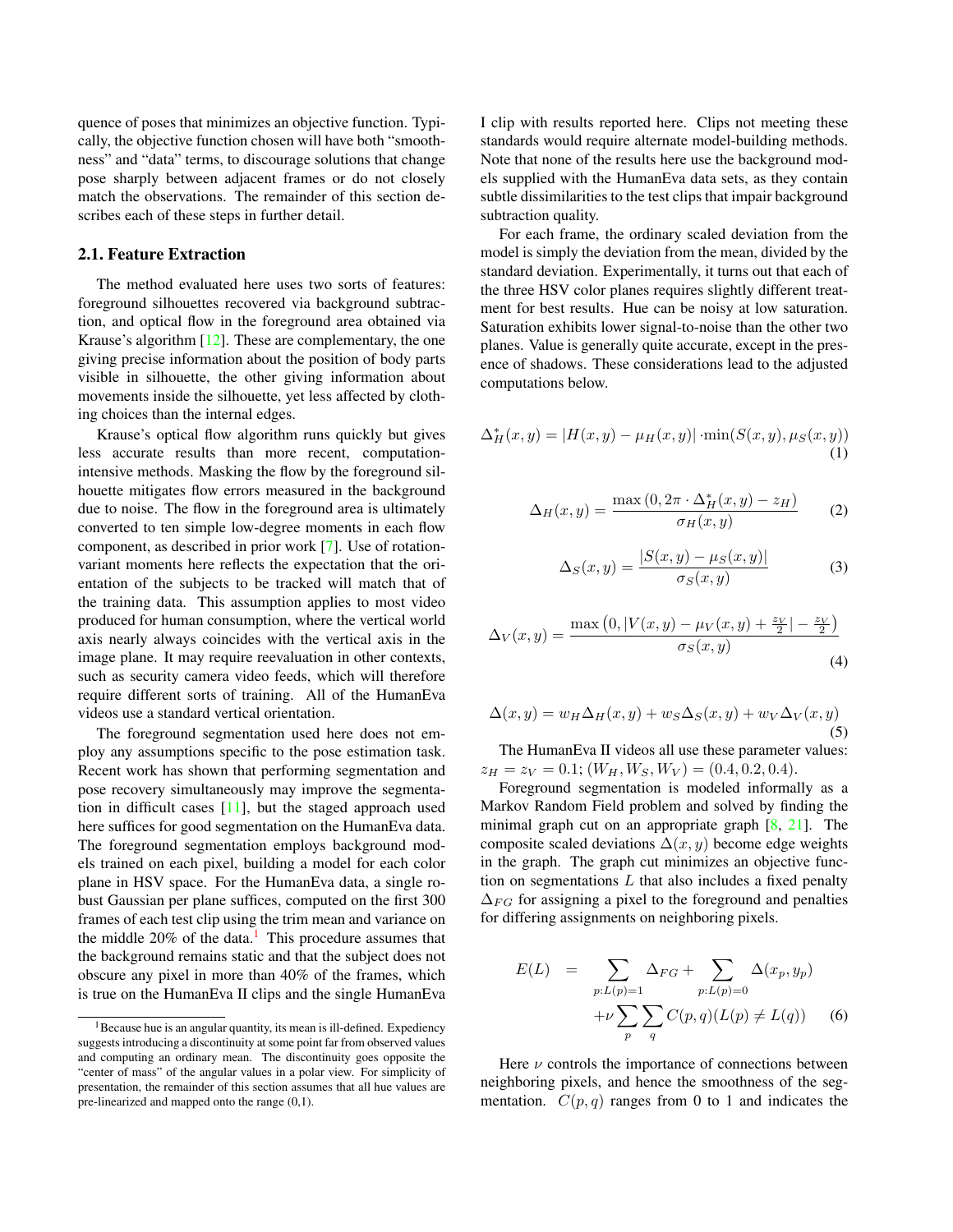<span id="page-3-1"></span>

<span id="page-3-0"></span>Figure 1. Sample foreground segmentation results. Note the detail visible in most of the boundary, including markers on the hands and near the shoulders. Shadow artifacts appear near the feet.

degree to which two pixels are considered neighbors. Fourconnected pixels will normally have  $C(p, q) = 1$ , unless an edge appears in the image frame that is not present in the background model:  $|I(p) - I(q)| - |\mu(p) - \mu(q)| > \tau$ , for 4-neighbors  $p$  and  $q$ . Diagonally connected pixels are connected with a discount  $C(p, q) = .3204$ , designed to make diagonal and straight boundaries equally attractive.

The best parameter choice varies somewhat with different cameras. For the HumanEva II videos, all shot with similar equipment, the same parameters apply throughout:  $\Delta_{FG} = 1.2$  and  $\nu = 3$ . These generate mostly clean segmentations; often the quality is high enough that the external markers used for the motion capture system can be clearly discerned (Figure [1\)](#page-3-0). Some compromises are necessary; a lower value of  $\nu$  or higher value of  $z_V$  would avoid shadow artifacts around the feet at the expense of occasional missed body sections.

Once computed, a chain code stores the foreground silhouette boundary at moderate resolution (200-300 boundary points). The chain code affords easy computation of the turning angle and half-chamfer distance metrics used below.

#### 2.2. Pose Retrieval

The pose library comes from the HumanEva I training set for subjects S1, S2, and S3. Subject S2 also appears in a separate sequence in the HumanEva II test data, but subject S4 stands as a control for any undue advantage from this factor. Each training motion-capture clip is processed sequentially, with a frame selected for the library if it differs sufficiently from those already present. The library stores the chain-code boundary of the rendered silhouette of selected poses, as well as the flow moments computed from the instantaneous rendered flow. The library used in these experiments represents the union of the Jog and Walking training clips for three subjects, and has 1711 distinct frames. (Fewer frames would have been selected if the library processed all the data as a group instead of individually, because more duplicates would have been rejected. However, it is more convenient to simply combine libraries for different activity types.)

For each frame, several similarity measures retrieve their top poses from the pose library. Multiple measures may be combined using the sums of their individual rankings of the poses as a new composite score [\[3\]](#page-7-8). The pool of candidate poses for each frame comprises the following:

- 35 poses retrieved using a composite of flow moments, turning angle, and half-chamfer distance. 25 of these come from poses close to one of the last frame's candidate poses, 10 are chosen openly.
- 15 poses retrieved using flow moments alone. 10 of these come from poses close to one of the last frame's candidate poses, 5 are chosen openly.
- 15 poses retrieved using a composite of flow moments, turning angle, and half-chamfer distance. 10 of these come from poses close to one of the last frame's candidate poses, 5 are chosen openly.

Due to overlap between the different categories, the candidate pool for a frame usually has around 20-30 members. A full chamfer match registers each candidate with the silhouette observations, and the candidate pool is supplemented with the mirrored LOS-inverse poses. (The mirror LOS-inverse swaps the left and right sides of the body and simultaneously inverts along the camera line-of-sight axis; the result has the same silhouette as the original, and similar optical flow [\[6\]](#page-7-0).) Poses whose chamfer match scores lag the leader's by more than 50% are pruned at this point, unless the pool would be left with fewer than ten candidates as a result.

#### 2.3. Temporal Chaining

Regarding the video observations as a Markov process inspires the method for linking poses into a coherent temporal sequence. Unfortunately, the probabilities required for standard Markov analysis cannot be estimated directly. The linkage step therefore minimizes a heuristic objective function with data and smoothness terms.

$$
E = \sum_{f=0}^{n} E_{data} (\Theta_f, I_f) + \sum_{f=2}^{n} E_{smooth} (\Theta_f, \Theta_{f-1}, \Theta_{f-2})
$$
\n(7)

Here  $E_{data}(\Theta_f, I_f)$  is simply the symmetric chamfer distance computed in the previous section, and  $Esmooth(\Theta_f, \Theta_{f-1}, \Theta_{f-2})$  represents the smoothness term. The latter in turn consists of two summed subterms: conservation-of-momentum [\[10\]](#page-7-9) and match to flow observations [\[7\]](#page-7-4). Physical kinematics formulae on the articulated body model give the change in momentum, while the flow match computes at low resolution the mean error between the observed flow and the rendered flow from  $\Theta_f$  to  $\Theta_{f-1}$ to  $\Theta_{f-2}$ . In the equations below, let body part j have mass  $M_j$ , moment of inertia  $I_j$ , translation  $\dot{x}_j$  and rotation  $\dot{\varphi}_j$ .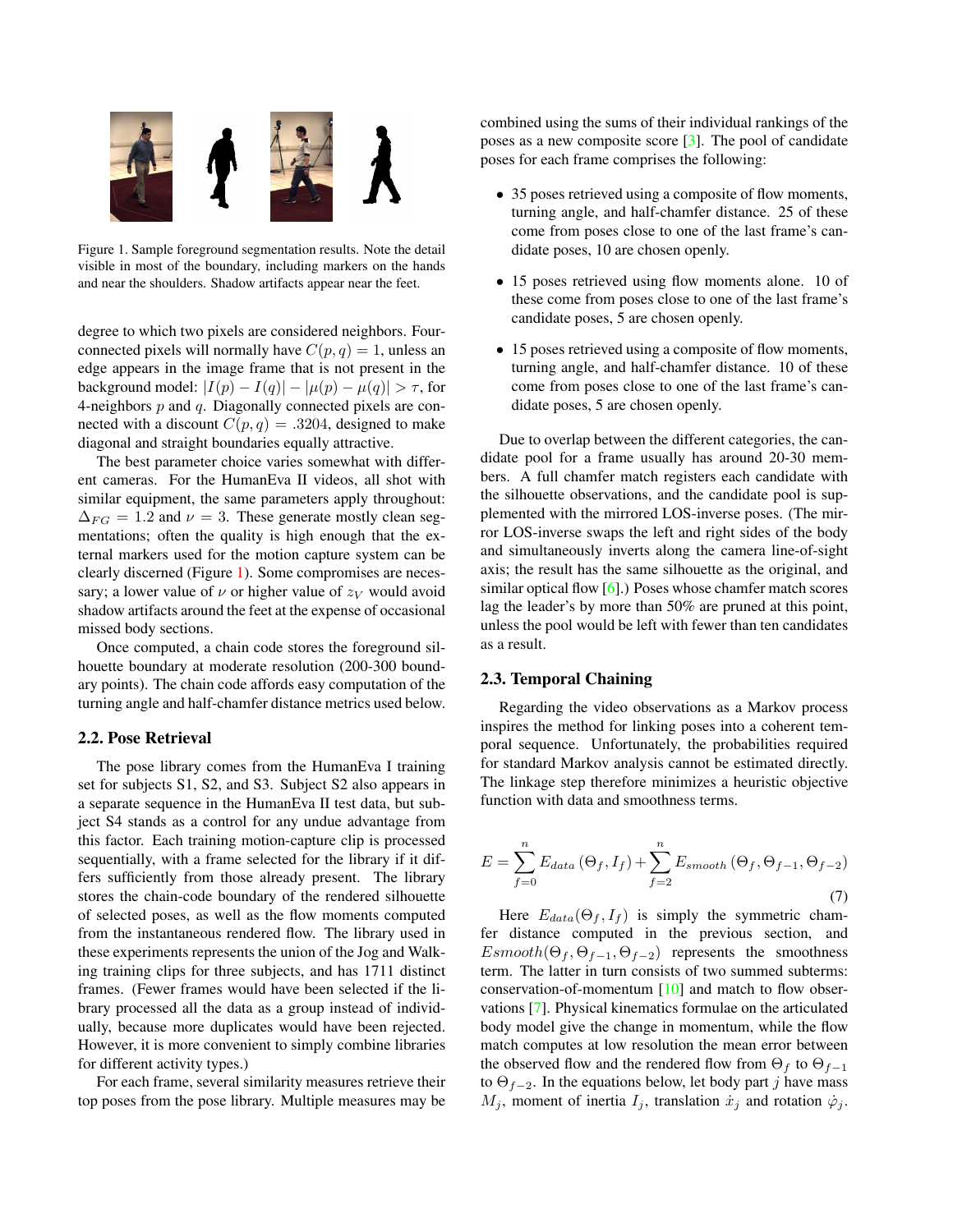<span id="page-4-1"></span>Further, let  $P^*$  be the set of points in the intersection of a low-resolution grid with the subject foreground,  $\phi_{\theta}$  the flow rendered from  $\theta_{f-1}$  and  $\theta_f$ , and  $phi_{obs}$  the observed image flow.  $|P^*| \approx 200$ .

$$
E_{smooth} = \lambda_1 E_{mom} + \lambda_2 E_{flow} \tag{8}
$$

$$
E_{mom} = \sum_{j \in Parts} M_j \left[ \dot{x}_j(\Theta_f, \Theta_{f-1}) - \dot{x}_j(\Theta_{f-1}, \Theta_{f-2}) \right]^2 + I_j \left[ \dot{\varphi}_j(\Theta_f, \Theta_{f-1}) - \dot{\varphi}_j(\Theta_{f-1}, \Theta_{f-2}) \right]^2 \tag{9}
$$

$$
E_{flow} = \sum_{p \in P^*} \|\vec{\phi_\theta}(x_p, y_p) - \vec{\phi_{obs}}(x_p, y_p)\| \tag{10}
$$

This work uses  $\lambda_1 = 0.01$  and  $\lambda_2 = 100$ . Prior work has noted problems with the Markov optimization selecting solutions that abruptly shift between poses facing opposite directions [\[9\]](#page-7-5). Ideally the pose energy term should force alternate solutions, but this does not always happen, particularly when the arms and legs all lie close to the body axis. This work solves the problem in effective if somewhat *ad hoc* manner:  $\Delta_{\Theta}(\Theta_f, \Theta_{f-1}, \Theta_{f-2}) = \infty$  for any pair of successive frames whose pelvis facing differs by more than 90°. With this restriction in place, the previously observed instabilities disappear.

#### 3. Experiments

Results appear below for nine clips: four simultaneous color views of *S2-Combo-1*, four simultaneous color views of *S4-Combo-4*, and one color view of *S1-Walking-1* validation data. All come from the HumanEva II data set except for the last, which is included for purposes of comparison with HumanEva I results. All are processed identically save for the use of  $\Delta_{FG} = 0.7$  for *S1*-Walking-1 in compensation for camera differences between HumanEva I & II. The results below treat each camera viewpoint as monocular data, without considering information available in the other clips.

Analysis of the results appears in several forms. The reconstructed poses are registered to the 2D image frame coordinate system. Therefore, 2D error is measured in pixels using the absolute image coordinates. One pixel of error may correspond to varying world distance depending on the proximity of the subject to the camera. In three dimensions, distance from the camera is unknowable without knowledge of the camera parameters (which are assumed unavailable in general, even though they are provided for HumanEva II). Thus 3D error is computed up to an arbitrary translation of the body root, in millimeter units. Note that this still requires application of an unknown body scaling factor,

| Clip                   |                | Walking |     | Jogging |     |
|------------------------|----------------|---------|-----|---------|-----|
| Take                   | Cam.           | 2D      | 3D  | 2D      | 3D  |
| S <sub>2</sub> Combo 1 | C1             | 19      | 120 | 17      | 116 |
| S <sub>2</sub> Combo 1 | C2             | 19      | 115 | 17      | 109 |
| S <sub>2</sub> Combo 1 | C3             | 26      | 166 | 17      | 99  |
| S <sub>2</sub> Combo 1 | C4             | 18      | 145 | 18      | 144 |
| S4 Combo 4             | C <sub>1</sub> | 25      | 218 | 18      | 129 |
| S4 Combo 4             | C <sub>2</sub> | 19      | 193 | 16      | 120 |
| S4 Combo 4             | C <sub>3</sub> | 16      | 188 | 15      | 106 |
| S4 Combo 4             | C <sub>4</sub> | 22      | 219 | 18      | 155 |
| S1 Walking 1           | C4             | 15      | 99  | N/A     | N/A |

<span id="page-4-0"></span>Figure 2. Summary of mean tracking error for sequences in the HumanEva II comparison set. Walking includes frames 1–350; jogging includes frames 351–700. 2D error is absolute in image coordinates and measured in pixels. 3D error is relative to the body root (pelvis) and measured in millimiters.

which is supplied by using the median subject height from the training data. The 3D result is transformed into world coordinates using the camera calibration only to facilitate evaluation, as the online evaluation form expects answers in this reference frame.

Each clip comprises three parts: a walking section (frames 1 to 350), a jogging section (frames 351-700) and a balancing section (remaining frames). HumanEva I includes training data for walking and jogging motions, but not for balancing. Since a recognition-based method cannot handle the balancing sequence without going outside the HumanEva data for training data, results appear here only for walking and jogging.

Figure [2](#page-4-0) summarizes the results in tabular form, while Figures [3](#page-5-0) through [7](#page-7-10) plot the frame-by-frame error. Analysis of the results shows several trends. Excluding the clips with evident gross errors, the 2D error appears remarkably stable, remaining mostly in the 15-19 pixel range. The 3D error also displays an apparent "baseline" error somewhere around 10-12 centimeters, but more often makes occasional forays above this level. The observed error baseline reflects the degree to which the training data can model the actual observation. Two strategies could lower this floor. Increasing the density of training data would allow the algorithm to retrieve poses closer to the observations, albeit at the price of a larger pose library to search. Alternately, if the preliminary solution provided by pose recognition could be further optimized to match the observed motion more closely, one could reduce the error without expanding the library. The trick is to optimize without losing the implicit prior on human poses embodied in the pose library.

The various peaks visible in the different plots appear where the result contains an obvious qualitative error, with corresponding effect on the quantitative results. These errors may be grouped according to their nature and severity.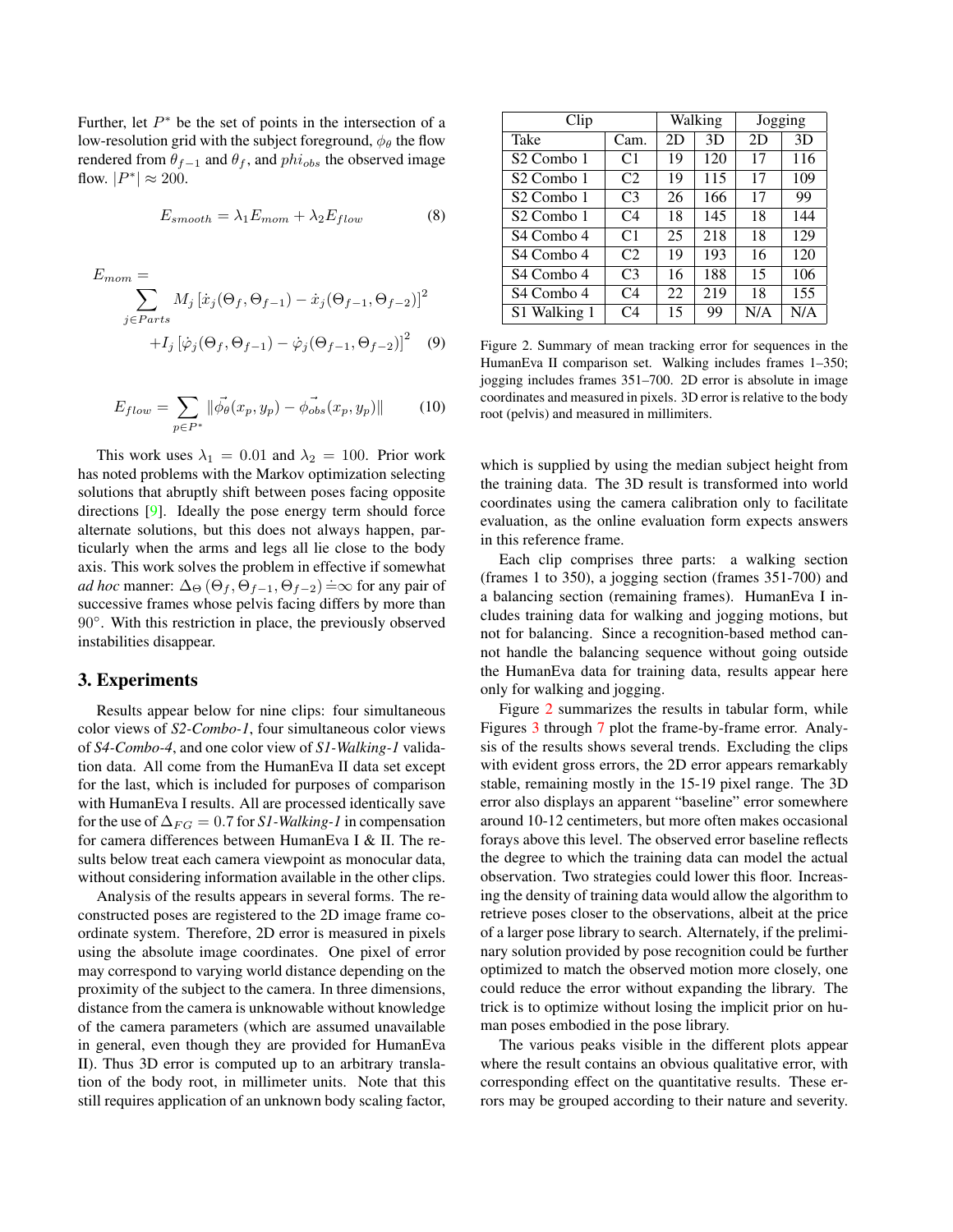



<span id="page-5-0"></span>Figure 3. Plots of tracking error by frame for subject S2 walking (frames 1–350 of the S2-Combo-1 clip) for four cameras (C1 to C4, top to bottom). Absolute 2D error is shown dotted (red) and measured in pixels. Relative 3D error is shown solid (blue) and measured in millimeters.

Figure 4. Plots of tracking error by frame for subject S4 walking (frames 1–350 of the S4-Combo-4 clip) for four cameras (C1 to C4, top to bottom). Absolute 2D error is shown dotted (red) and measured in pixels. Relative 3D error is shown solid (blue) and measured in millimeters. The peak in error around frames 298– 336 is not visually apparent in the reconstruction and may indicate a problem with the ground truth.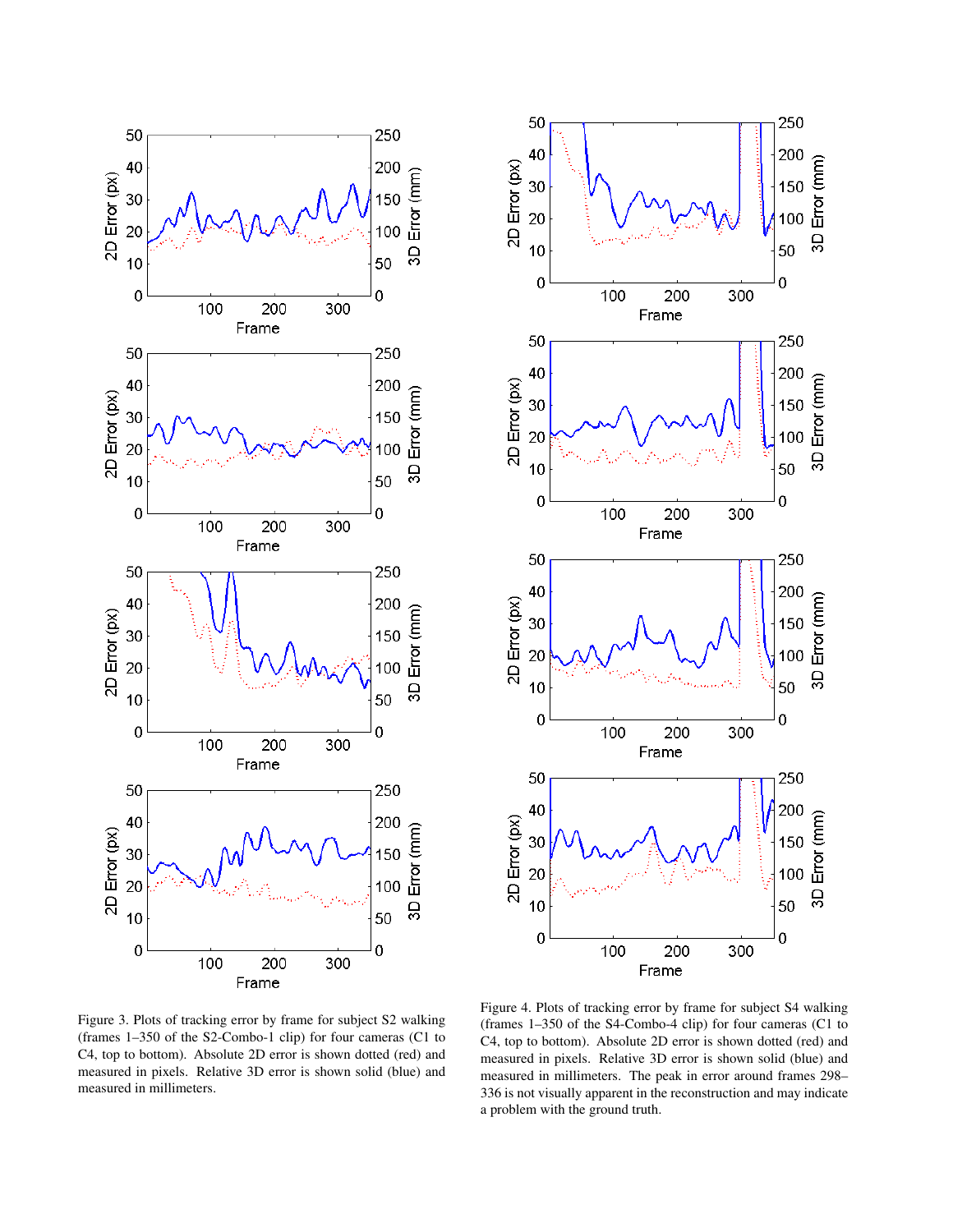



Figure 5. Plots of tracking error by frame for subject S2 jogging (frames 351–700 of the S2-Combo-1 clip) for four cameras (C1 to C4, top to bottom). Absolute 2D error is shown dotted (red) and measured in pixels. Relative 3D error is shown solid (blue) and measured in millimeters.

Figure 6. Plots of tracking error by frame for subject S4 jogging (frames 351–700 of the S4-Combo-4 clip) for four cameras (C1 to C4, top to bottom). Absolute 2D error is shown dotted (red) and measured in pixels. Relative 3D error is shown solid (blue) and measured in millimeters.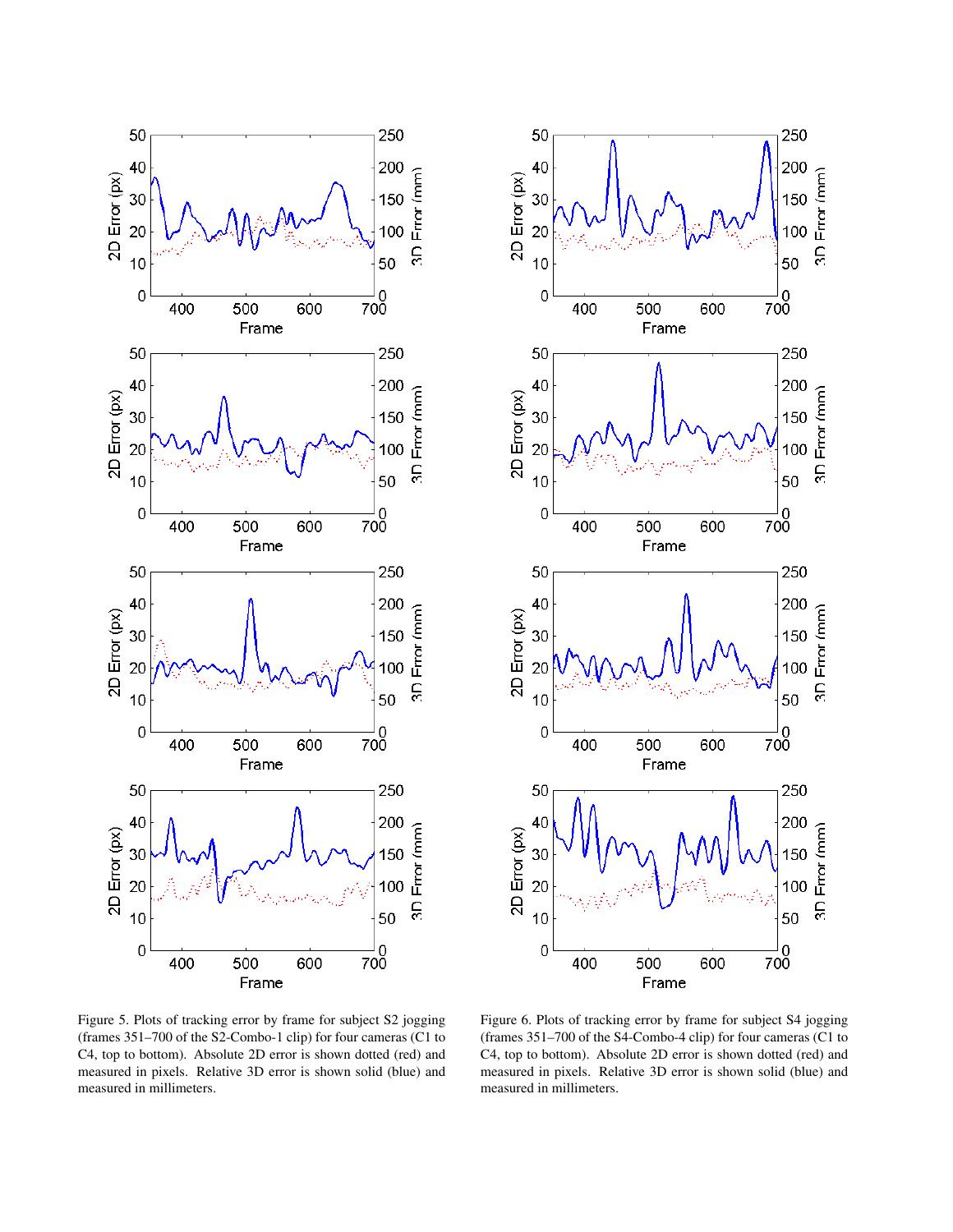

<span id="page-7-10"></span>Figure 7. Plot of tracking error by frame for subject S1 walking validation sequence for one camera, C1 (HumanEva I data set). Absolute 2D error is shown dotted (red) and measured in pixels. Relative 3D error is shown solid (blue) and measured in millimeters.

A *stutter-step* represents a temporary switching of the feet in the reconstruction. This can happen when the recognition/retrieval step does not include a suitable correct candidate pose for some frame. A *slide* occurs when the feet stop moving for some number of frames as the figure continues moving forward. These are most commonly observed when the figure is moving either toward or away from the camera and the separation of the feet cannot be discerned in the silhouette. Although they appeared fairly frequently in early experiments on the HumanEva data, increasing the flow-matching weight  $\lambda_2$  during chaining has largely eliminated the problem. A *reversal* error occurs when the turning direction of the reconstructed pose does not match reality; i.e., the subject actually turns 180◦ counter-clockwise while walking in a circle, but the reconstruction turns 180° clockwise instead. Partial reversals appear at the start of two of the walking clips (S2-Combo-1-C3 and S4-Combo-4-C1), reflecting difficult initial pose configurations for those clips. Erroneous pose reconstructions of this sort are consistent with the silhouette observations, but not with the flow observations. However, flow-based cues tend to be weaker than silhouette cues, and the ends of the Markov chain can be more difficult to solve when there is not a strongly identified pose serving to pin down the solution.

One set of peaks in the error does not correspond to any readily visible mistake in the reconstruction. The high error in frames 298-336 for all four views of S4-Combo-4 may be an artifact, because the reconstructed solutions appear normal. The most likely explanation is some flaw in the ground truth data for these frames. Omitting these questionable frames, the mean error for the affected walking sequences becomes 21, 15, 14, and 19 pixels (2D), and 146, 118, 111, and 144 mm (3D).

# 4. Lessons Learned

Evaluating the recognition-based motion capture algorithm on HumanEva data has provided valuable insight into its virtues and flaws. Simply running it on the eight 1200+ frame sequences in HumanEva II has helped to illuminate common failure modes and improve default parameter settings. On the other hand, the results also show it recovering successfully from such errors to return to the correct pose on subsequent frames. Furthermore, the observed accuracy shows the technique to be sufficient for many purposes: under good conditions, this form of recognition-based motion capture achieves relative 3D error around 10 centimeters per joint compared to the ground truth.

# Acknowledgement

This manuscript is based upon work supported by the National Science Foundation under Grant No. IIS-0328741.

# References

- <span id="page-7-1"></span>[1] A. Agarwal and B. Triggs. 3d human pose from silhouettes by relevance vector regression. In *International Conference on Computer Vision & Pattern Recognition*, volume II, pages 882–888, 2004. [1](#page-1-1)
- <span id="page-7-2"></span>[2] A. Agarwal and B. Triggs. Recovering 3d human pose from monocular images. *IEEE Transactions on Pattern Analysis and Machine Intelligence*, 28(1), January 2006. [1](#page-1-1)
- <span id="page-7-8"></span>[3] N. J. Belkin, P. Kantor, E. A. Fox, and J. A. Shaw. Combining the evidence of multiple query representations for information retrieval. *Information Processing and Management*, 31(3):431–448, 1995. [3](#page-3-1)
- <span id="page-7-3"></span>[4] D. Forsyth, O. Arikan, L. Ikemoto, J. O'Brien, and D. Ramanan. Computational studies of human motion: Part 1, tracking and motion synthesis. *Foundations and Trends in Computer Graphics and Vision*, 1(2/3), 2006. [1](#page-1-1)
- <span id="page-7-6"></span>[5] A. Fusiello, M. Aprile, R. Marzotto, and V. Murino. Mosaic of a video shot with multiple moving objects. In *IEEE International Conference on Image Processing*, volume II, pages 307–310, 2003. [1](#page-1-1)
- <span id="page-7-0"></span>[6] N. Howe. Silhouette lookup for automatic pose tracking. In *IEEE Workshop on Articulated and Nonrigid Motion*, 2004. [1,](#page-1-1) [3](#page-3-1)
- <span id="page-7-4"></span>[7] N. Howe. Flow lookup and biological motion perception. In *International Conference on Image Processing*, 2005. [1,](#page-1-1) [2,](#page-2-1) [3](#page-3-1)
- <span id="page-7-7"></span>[8] N. Howe and A. Deschamps. Better foreground segmentation through graph cuts. Technical report, Smith College, 2004. <http://arxiv.org/abs/cs.CV/0401017>. [2](#page-2-1)
- <span id="page-7-5"></span>[9] N. R. Howe. Evaluating lookup-based monocular human pose tracking on the humaneva test data. Technical report, Smith College, 2006. Extended abstract for EHUM 2006 workshop. [1,](#page-1-1) [4](#page-4-1)
- <span id="page-7-9"></span>[10] N. R. Howe. Silhouette lookup for monocular 3d pose tracking. *Image and Vision Computing*, 25(3):331–341, March 2006. Articulated and Nonrigid Motion. [3](#page-3-1)